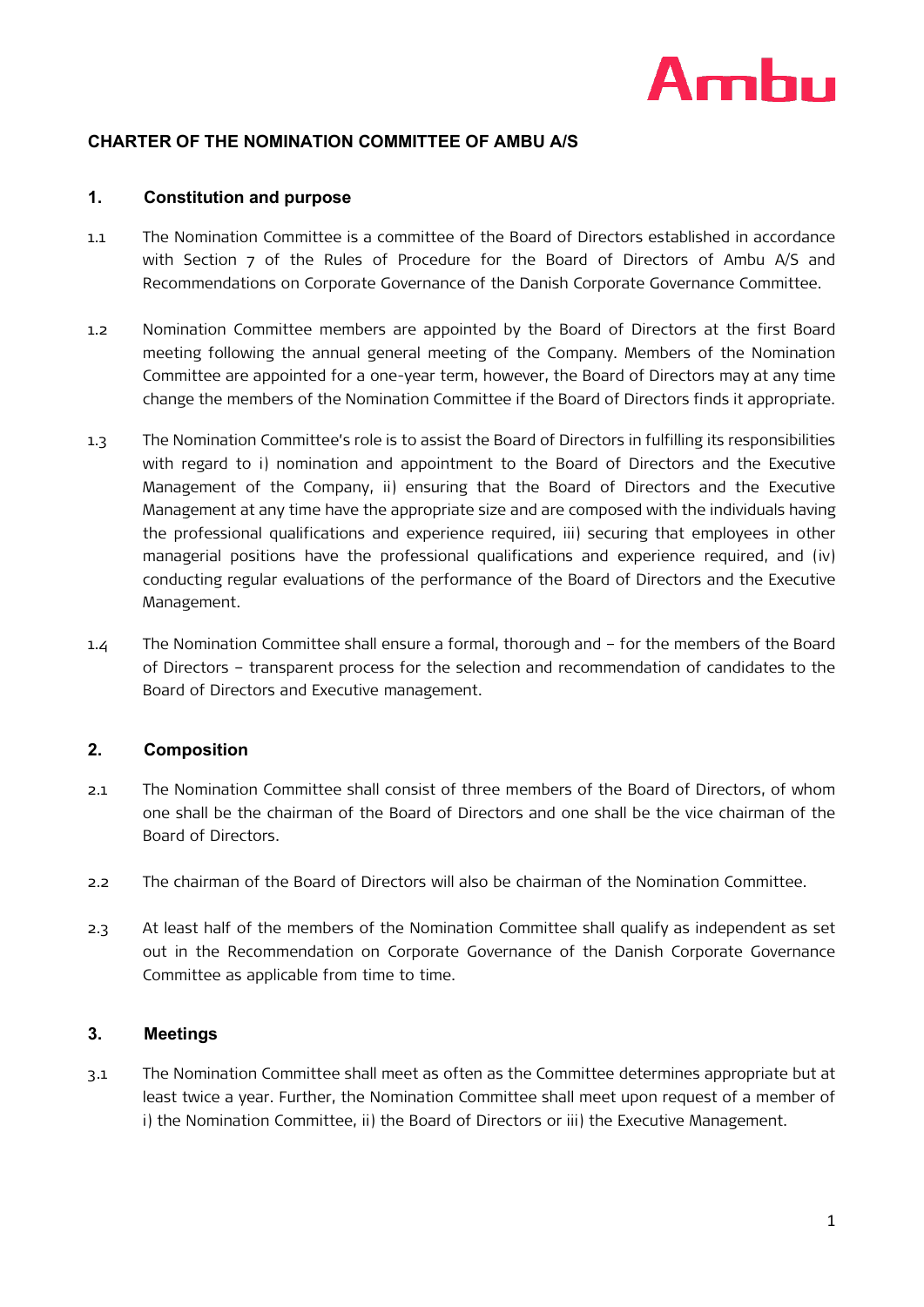

- 3.2 The frequency and agenda items of the Nomination Committee meetings shall follow the annual wheel attached hereto as Exhibit 1.
- 3.3 The Chief Executive Officer shall attend relevant parts of the Nomination Committee meetings. If necessary, the Chief Executive Officer will assist the chairman of the Nomination Committee with the preparation of the agenda and of the meetings.
- 3.4 Adequate minutes of Nomination Committee meetings shall be prepared and kept. The minutes shall be sent to the members of the Nomination Committee for approval.
- 3.5 Copies of the minutes shall be sent to all members of the Board of Directors and thereafter, if practically possible, considered at the first meeting of the Board of Directors subsequent to the meeting of the Nomination Committee. If the minutes are not yet available, the chairman of the Nomination Committee shall give a verbal summary of the business transacted at the Nomination Committee meeting and the minutes shall be submitted to the Board of Directors for information at the following meeting of the Board of Directors. All material presented to or prepared by the Nomination Committee shall be available to all members of the Board of Directors upon request.
- 3.6 Except as otherwise stated herein, the meetings of the Nomination Committee shall be governed by the same rules of procedure that applies to the meetings of the Board of Directors (including the option to conduct meetings by means of conference calls and other means of communication, rules on notice, incapacity etc.).

## **4. Duties and responsibilities**

- 4.1 The Nomination Committee shall annually present recommendations to the Board of Directors of potential Board members up for election at the annual general meeting. The Board of Directors shall be given the opportunity to comment on the recommendations.
- 4.2 At least on an annual basis the Nomination Committee shall assess the structure, size, composition and performance of the Board of Directors and the Executive Management and submit recommendations to the Board of Directors regarding the future composition of the Board of Directors and Executive Management, including an action plan containing proposals for concrete changes. When assessing the composition of the Board of Directors and the Executive Management, the Nomination Committee must take the Company's diversity policy into account, including its target figures for the underrepresented gender, if applicable. If changes to the composition of the Executive Management are deemed necessary by the Nomination Committee, the Nomination Committee shall present recommendations of candidates for the Executive Management to the Board of Directors.
- 4.3 The Nomination Committee shall continuously consider proposals for candidates for the Board of Directors and the Executive Management, from shareholders, members of the Board of Directors or Executive Management or other relevant persons.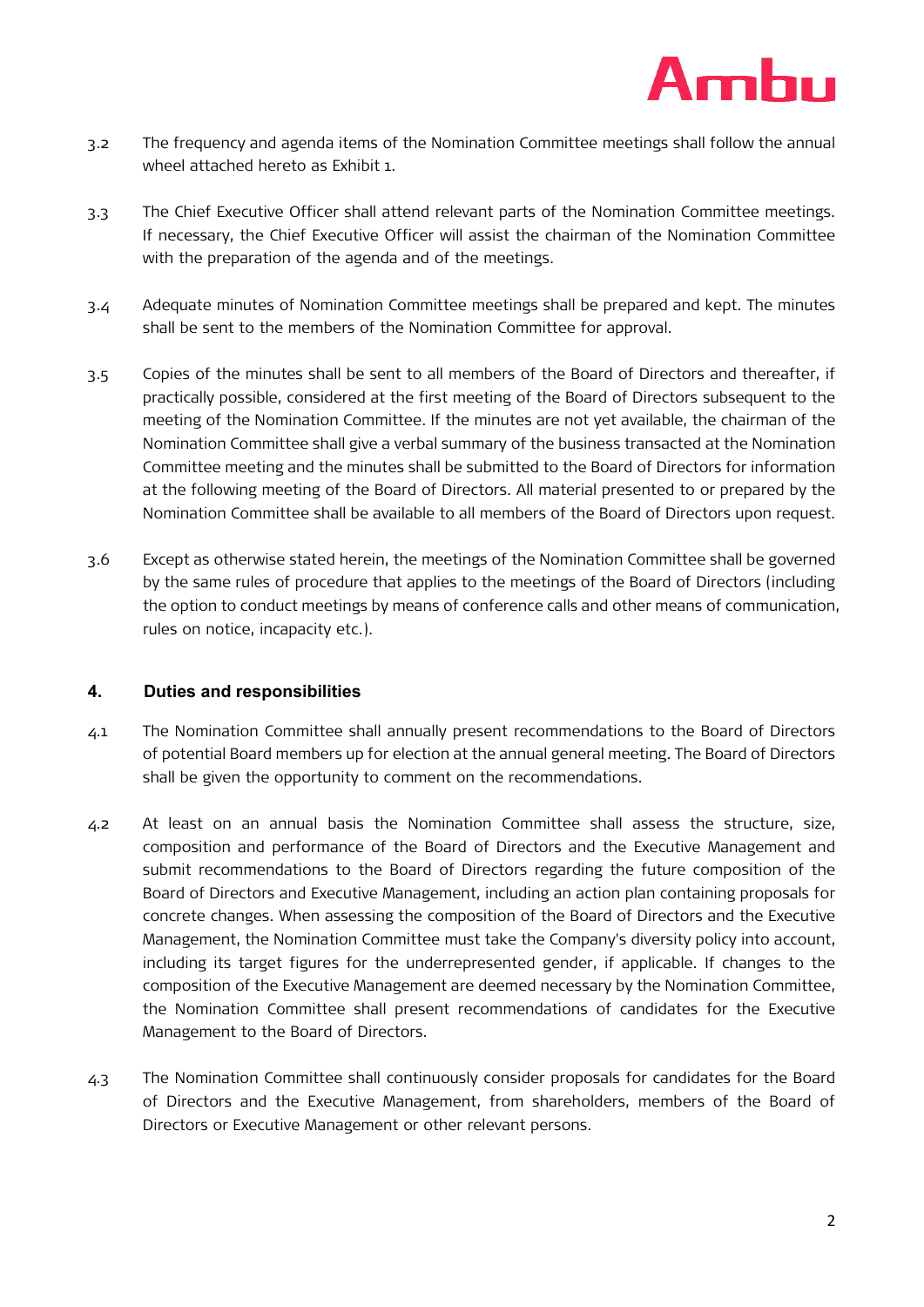

- 4.4 The Nomination Committee shall at least annually assess and evaluate the competence, knowledge, experience, and contribution of and by the individual members of the Board of Directors and the Executive Management as well as for the Executive Management and the Board of Directors collectively and report their findings to the Board of Directors. In relation to members (as well as potential members) of the Board of Directors, the Committee's evaluation must also include an assessment of what is considered a reasonable amount of other directorships for each member of the Board of Directors taking into account the amount, level and complexity of such other directorships.
- 4.5 The Nomination Committee shall annually review the Company's Diversity Policy and recommend to the Board of Directors any updates regarding the target figures and policy for the gender composition of the Board of Directors and other managerial functions.
- 4.6 The Nomination Committee shall carry out such other tasks on an ad hoc basis as specifically decided by the Board of Directors.

### **5. Quorum**

5.1 The Committee forms a quorum when two or more of its members are present. Resolutions are passed by simple majority. In case of an equality of votes, the chairman of the Committee shall have the casting vote.

### **6. Authority**

- 6.1 The Nomination Committee is authorized to make recommendations and reports to the Board of Directors but shall not make any final decisions on behalf of the Board of Directors.
- 6.2 The Nomination Committee is authorized to examine all matters within the scope of its Charter.
- 6.3 To the extent the Nomination Committee deems it relevant or appropriate, it is authorized to appoint external advisors to assist the Nomination Committee in carrying out its assignments within the scope of this Charter. Such external advisors shall not be the same as those retained by Executive Management in this regard. The fees of the Nomination Committee's external advisers shall be paid by the Company.

## **7. Operation of the Nomination Committee**

- 7.1 The Nomination Committee shall once a year:
	- Conduct a performance evaluation of the Nomination Committee and report such evaluation to the Board of Directors;
	- Review applicable independence and other legal requirements of each member of the Nomination Committee to determine whether the Nomination Committee meets the